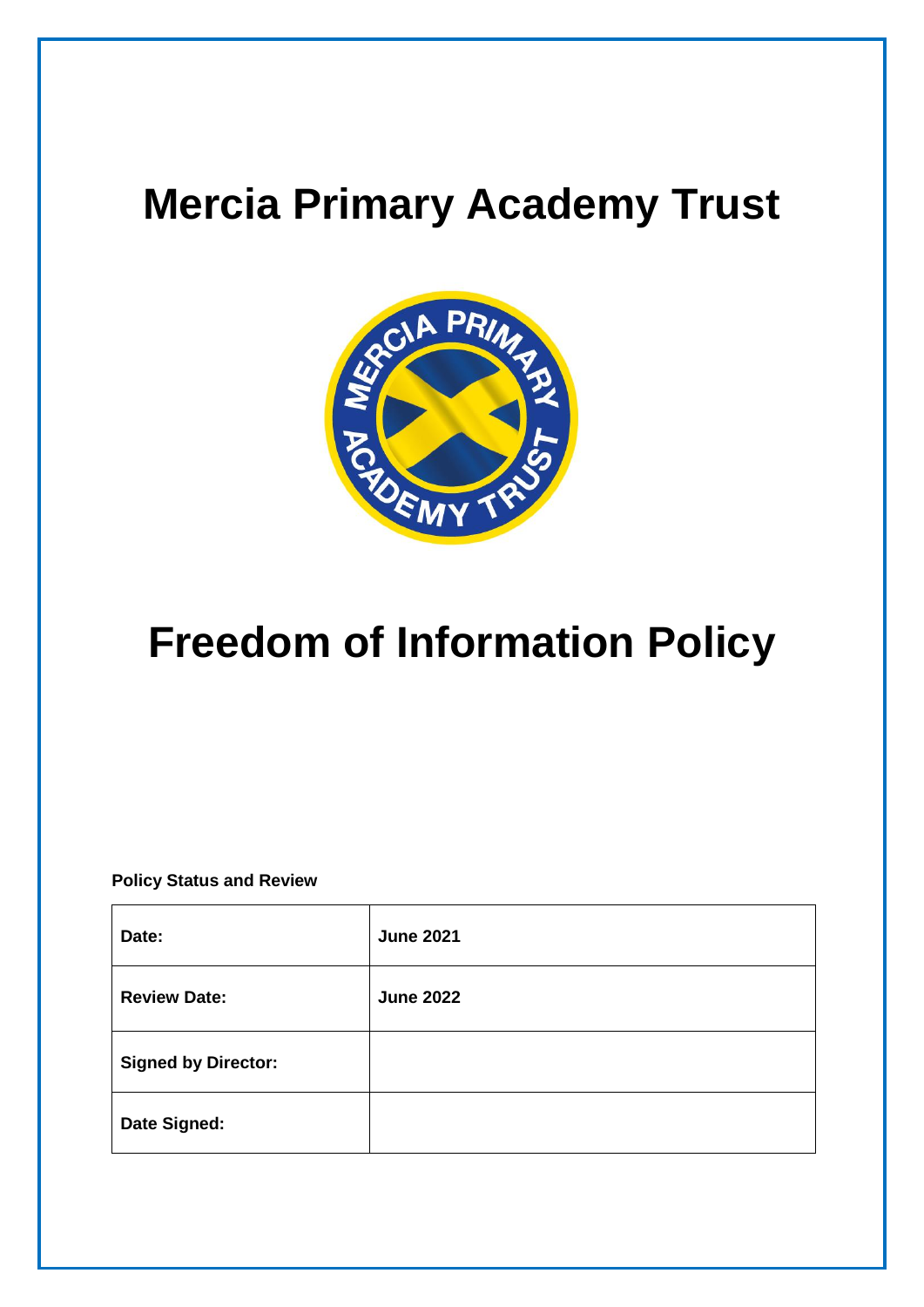#### **Introduction**

The Freedom of Information Act 2000 gives individuals the right to access official information from public bodies. Under the Act, any person has a legal right to ask for access to information held by the Trust. They are entitled to be told whether the Trust holds the information, and to receive a copy, subject to certain exemptions. While the Act assumes openness, it recognises that certain information is sensitive. There are exemptions to protect this information.

Public Authorities should be clear and proactive about the information they will make public. For this reason, a publication scheme is available on the Trust's website.

This policy does not form part of any individual's terms and conditions of employment with the Trust and is not intended to have contractual effect.

This policy should be used in conjunction with the Trust's Acceptable Use Policy and Data Protection Policy.

#### **Requests**

Requests under Freedom of Information should be made to the Trust CEO, Mr Richard Lane. However, the request can be addressed to anyone in the Trust; so all staff need to be aware of the process for dealing with requests.

Requests for information that are not data protection or environmental information requests will be covered by the Freedom of Information Act: -

*Data Protection enquiries (or subject access requests)* are requests where the enquirer asks to see what personal information the Trust holds about the enquirer. If the enquiry is a Data Protection request, the Trust's Data Protection Policy should be followed.

*Environmental Information Regulations enquiries* are those which relate to air, water, land, natural sites, built environment, flora and fauna, and health, and any decisions and activities affecting any of these. These could therefore include enquiries about recycling, phone masts, Trust playing fields, car parking etc. If the enquiry is about environmental information, follow the guidance on the Department for Environment, Food and Rural Affairs (DEFRA) website.

Freedom of Information requests must be made in writing, (including email), and should include the enquirers name and correspondence address (email addresses are allowed), and state what information they require. There must be enough information in the request to be able to identify and locate the information. If this information is covered by one of the other pieces of legislation (as referred to above), they will be dealt with under the relevant policy/procedure related to that request.

If the request is ambiguous and/or the Trust requires further information in order to deal with your request, the Trust will request this further information directly from the individual making the request. Please note that the Trust do not have to deal with the request until the further information is received. Therefore, the time limit starts from the date that the Trust receives all information required in order to deal with the request.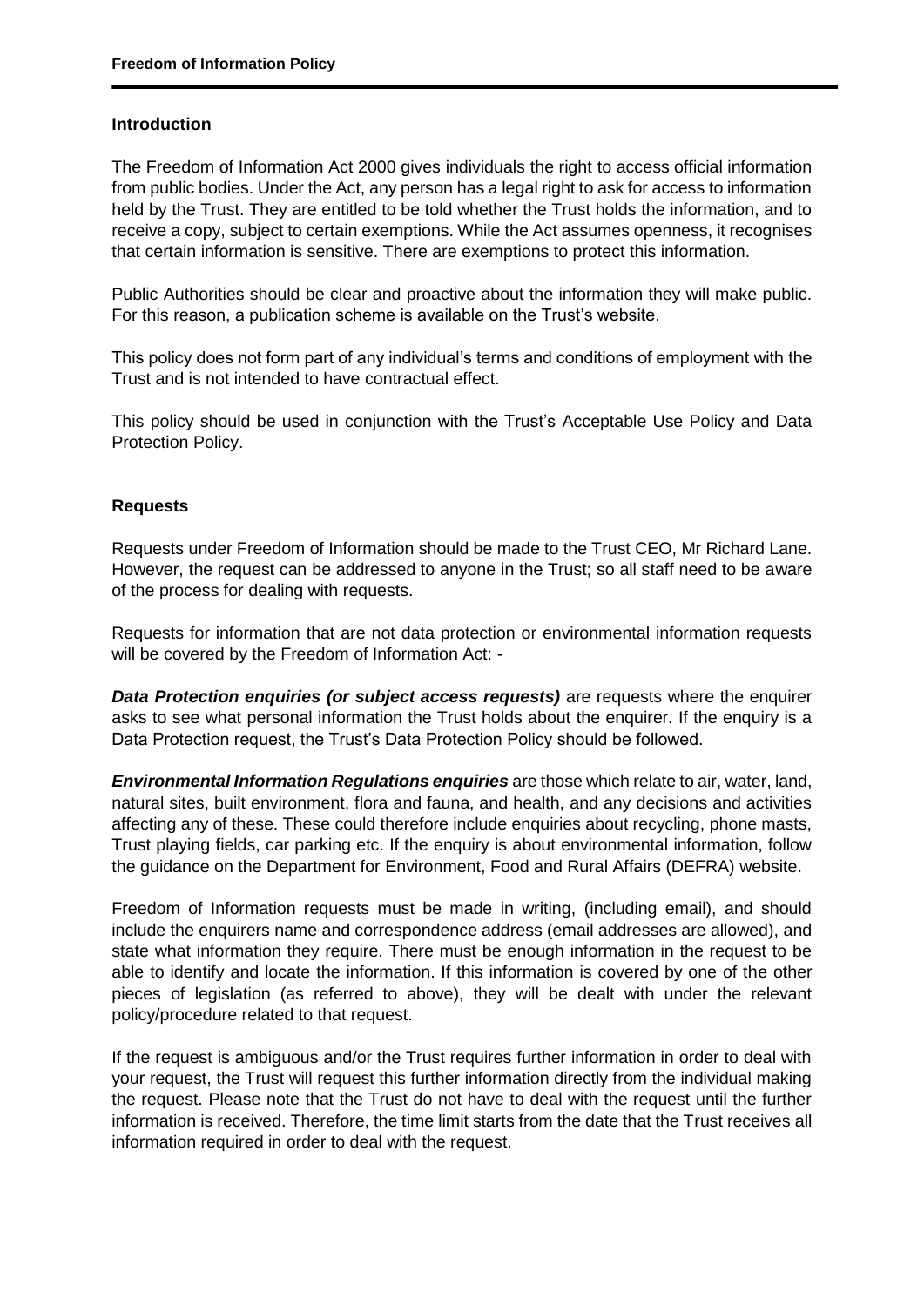The requester does not have to mention the Act, nor do they have to say why they want the information. There is a duty to respond to all requests, telling the enquirer whether or not the information is held, and supplying any information that is held, except where exemptions apply. There is a time limit of 20 working days excluding Trust holidays for responding to the request.

### **Information**

Provided all requirements are met for a valid request to be made, the Trust will provide the information that it holds (unless an exemption applies).

"Holding" information means information relating to the business of the Trust:

- That the Trust has created; or
- That the Trust has received from another body or person; or
- Held by another body on the Trust's behalf.

Information means both hard copy and digital information, including email.

If the information is held by another public authority, such as the Local Authority, first check with them they hold it, then transfer the request to them. If this applies, the Trust will notify the enquirer that they do not hold the information and to whom they have transferred the request. The Trust will continue to answer any parts of the enquiry in respect of information it does hold.

When the Trust does not hold the information, it has no duty to create or acquire it; just to answer the enquiry, although a reasonable search will be made before confirming whether the Trust has the information requested.

If the information requested is already in the public domain, for instance through the Publication Scheme or on the Trust's website, the Trust will direct the enquirer to the information and explain how to access it.

The requester has the right to be told if the information requested is held by the Trust (subject to any of the exemptions). This obligation is known as the Trust's "duty to confirm or deny" that it holds the information. However, the Trust does not have to confirm or deny if:-

- The exemption is an absolute exemption; or
- In the case of qualified exemptions, confirming or denying would itself disclose exempted information.

#### **Vexatious Requests**

There is no obligation on the Trust to comply with vexatious requests. A vexatious request is one which is designed to cause inconvenience, harassment or expense rather than to obtain information, and would require a substantial diversion of resources or would otherwise undermine the work of the Trust. This however does not provide an excuse for bad records management.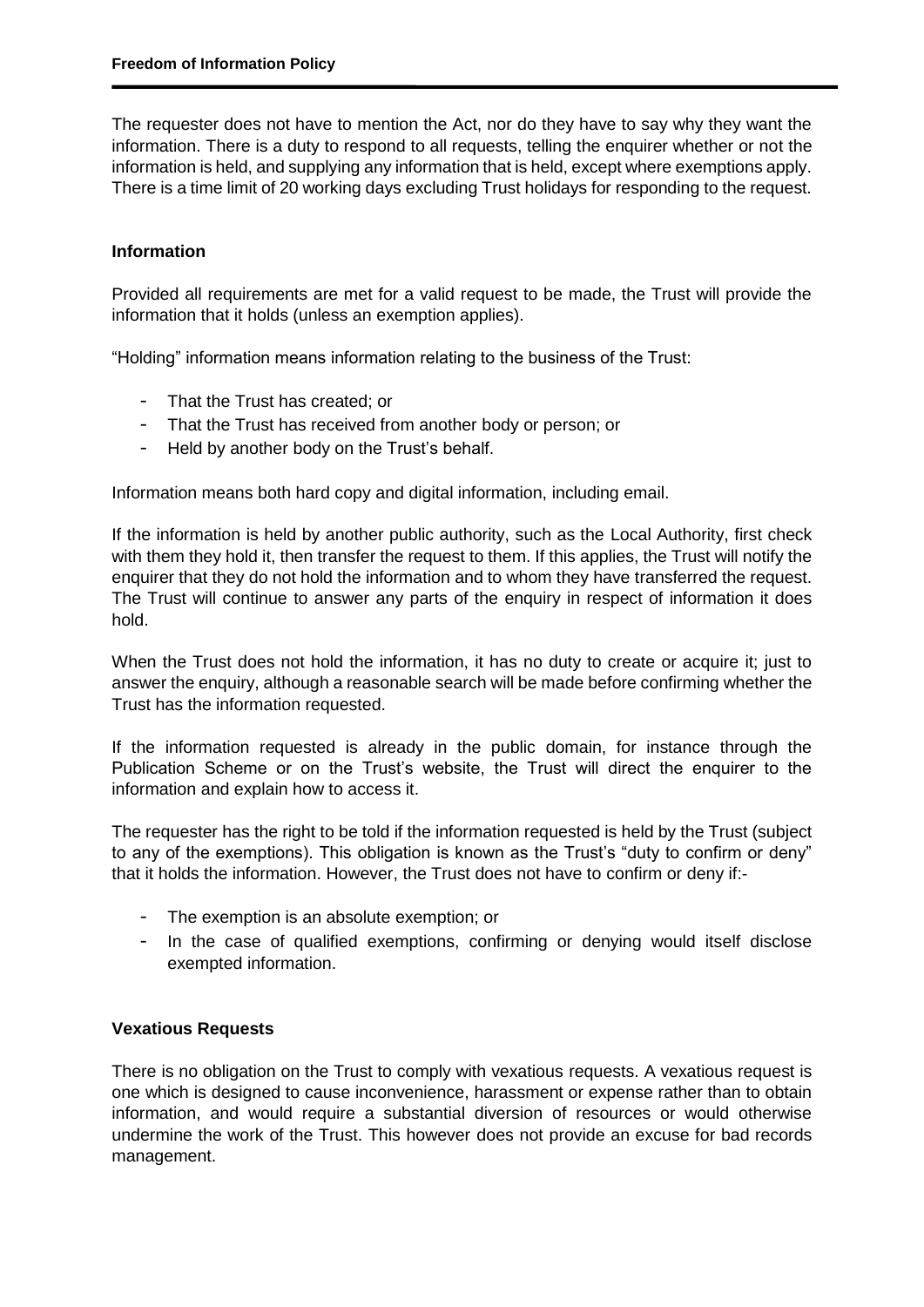In addition, the Trust does not have to comply with repeated identical or substantially similar requests from the same applicant unless a "reasonable" interval has elapsed between requests.

# **Fees**

The Trust may charge the requester a fee for providing the requested information. This will be dependent on whether the staffing costs in complying with the request exceed the "threshold." The threshold is currently £450 with staff costs calculated at a fixed rate of £25 per hour (therefore 18 hours' work is required before the threshold is reached).

If a request would cost less than the threshold, then the Trust can only charge for the cost of informing the applicant whether the information is held, and communicating the information to the applicant (e.g. photocopying, printing and postage costs).

When calculating costs/threshold, the Trust can take account of the staff costs/time in determining whether the information is held by the Trust, locating and retrieving the information, and extracting the information from other documents. The Trust will not take account of the costs involved with considering whether information is exempt under the Act.

If a request would cost more than the appropriate limit, (£450) the Trust can turn the request down, answer and charge a fee or answer and waive the fee.

If the Trust is going to charge they will send the enquirer a fees notice. The Trust do not have to comply with the request until the fee has been paid. More details on fees can be found on the ICO website.

If planning to turn down a request for cost reasons, or charge a high fee, you should contact the applicant in advance to discuss whether they would prefer the scope of the request to be modified so that, for example, it would cost less than the appropriate limit.

Where two or more requests are made to the Trust by different people who appear to be acting together or as part of a campaign the estimated cost of complying with any of the requests may be taken to be the estimated total cost of complying with them all.

### **Time Limits**

Compliance with a request must be prompt and within the time limit of 20 working days (excluding Trust holidays). Failure to comply could result in a complaint by the requester to the Information Commissioner. The response time starts from the time the request is received.

Where the Trust has asked the enquirer for more information to enable it to answer, the 20 working days' start time begins when this further information has been received.

If some information is exempt this will be detailed in the Trust's response.

If a qualified exemption applies and the Trust need more time to consider the public interest test, the Trust will reply in 20 working days stating that an exemption applies but include an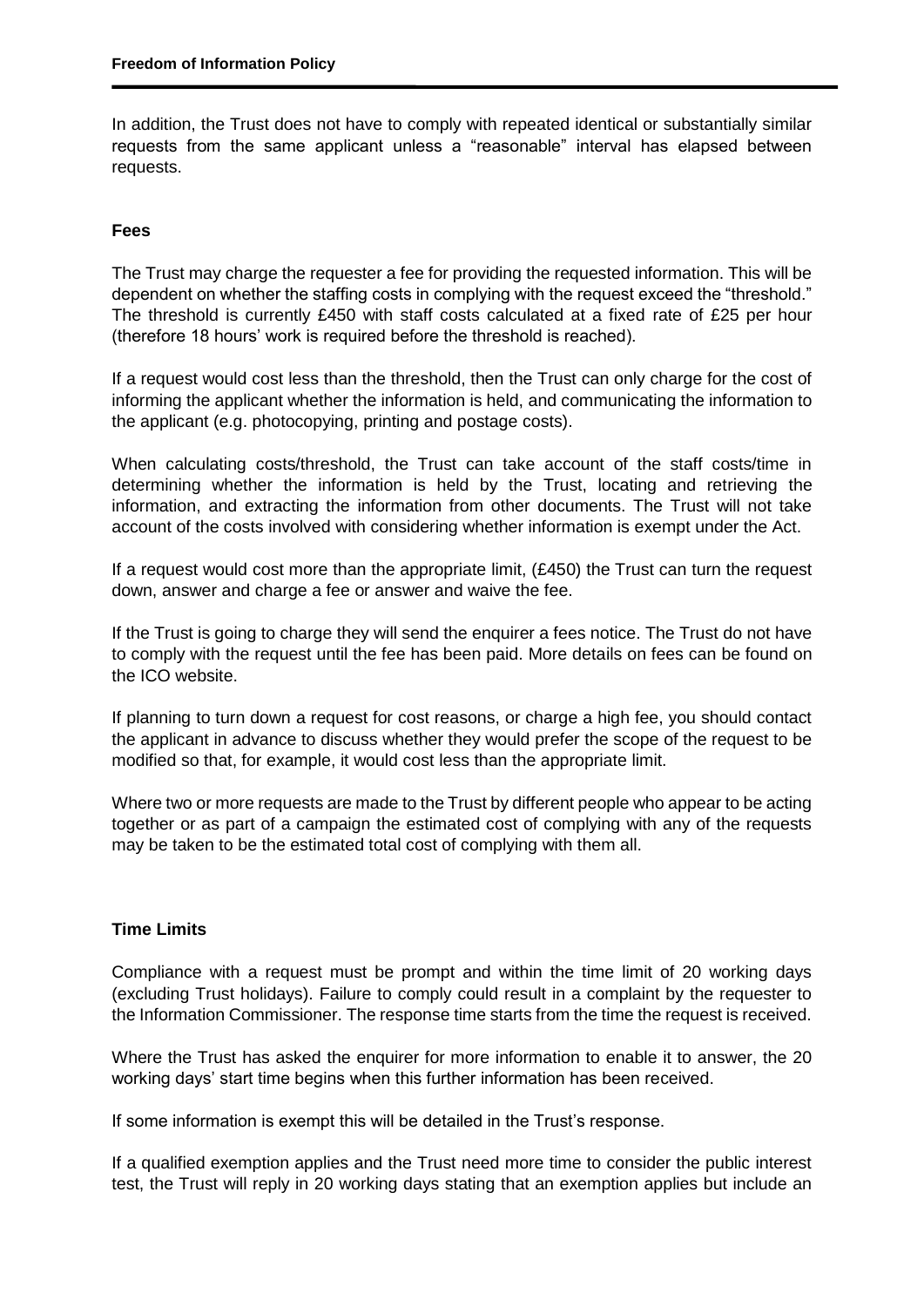estimate of the date by which a decision on the public interest test will be made. This should be within a "reasonable" time.

Where the Trust has notified the enquirer that a charge is to be made, the time period stops until payment is received.

### **Third Party Data**

Consultation of third parties may be required if their interests could be affected by release of the information requested, and any such consultation may influence the decision.

Consultation will be necessary where:

- Disclosure of information may affect the legal rights of a third party, such as the right to have certain information treated in confidence or rights under Article 8 of the European Convention on Human Rights;
- The views of the third party may assist the Trust to determine if information is exempt from disclosure; or
- he views of the third party may assist the Trust to determine the public interest test.

Personal information requested by third parties is also exempt under this policy where release of that information would breach the Data Protection Act. If a request is made for a document (e.g. Governing Body minutes) which contains personal information whose release to a third party would breach the Data Protection Act, the document may be issued by blanking out the relevant personal information as set out in the redaction procedure.

### **Exemptions**

The presumption of the Freedom of Information Act is that the Trust will disclose information unless the Act provides a specific reason to withhold it. The Act recognises the need to preserve confidentiality and protect sensitive material in certain circumstances.

The Trust may refuse all/part of a request, if one of the following applies: -

- 1) There is an exemption to disclosure within the act;
- 2) The information sought is not held;
- 3) The request is considered vexatious or repeated; or
- 4) The cost of compliance exceeds the threshold.

A series of exemptions are set out in the Act which allow the withholding of information in relation to an enquiry. Some are very specialised in their application (such as national security) and would not usually be relevant to Trusts.

There are two general categories of exemptions: -

**1) Absolute**: where there is no requirement to confirm or deny that the information is held, disclose the information or consider the public interest; and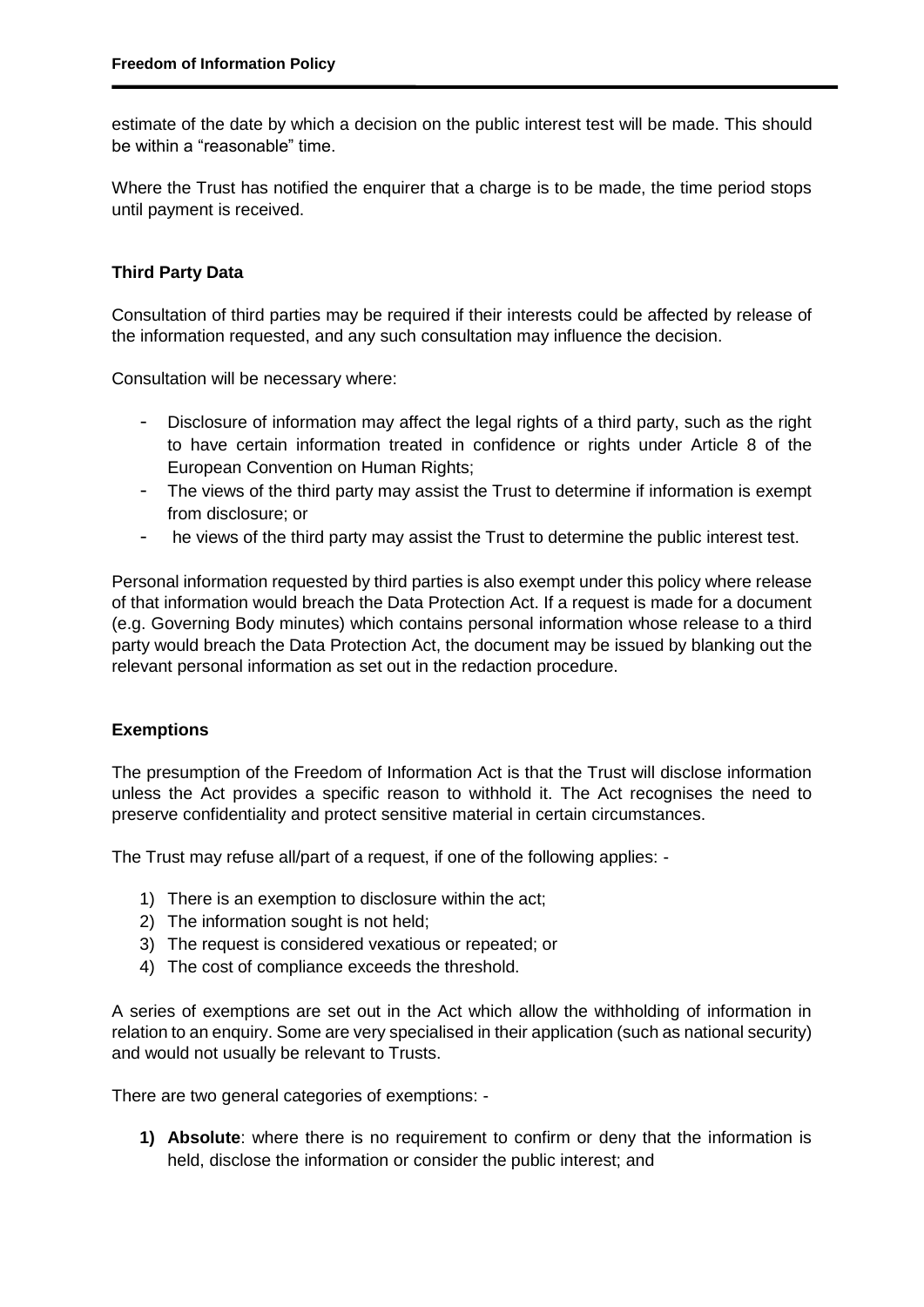**2) Qualified**: where, even if an exemption applies, there is a duty to consider the public interest in disclosing information.

### **Absolute Exemptions**

There are eight absolute exemptions set out in the Act. However, the following are the only absolute exemptions which will apply to the Trust: -

- Information accessible to the enquirer by other means (for example by way of the Trust's Publication Scheme);
- National Security/Court Records;
- Personal information (i.e. information which would be covered by the Data Protection Act);
- Information provided in confidence.

If an absolute exemption exists, it means that disclosure is not required by the Act. However, a decision could be taken to ignore the exemption and release the information taking into account all the facts of the case if it is felt necessary to do so.

### **Qualified Exemptions**

If one of the below exemptions apply (i.e. a qualified disclosure), there is also a duty to consider the public interest in confirming or denying that the information exists and in disclosing information.

The qualified exemptions under the Act which would be applicable to the Trust are: -

- Information requested is intended for future publication (and it is reasonable in all the circumstances for the requester to wait until such time that the information is actually published);
- Reasons of National Security;
- Government/International Relations;
- Release of the information is likely to prejudice any actual or potential legal action or formal investigation involving the Trust;
- Law enforcement (i.e. if disclosure would prejudice the prevention or detection of crime, the prosecution of offenders or the administration of justice);
- Release of the information would prejudice the ability of the Trust to carry out an effective audit of its accounts, resources and functions;
- For Health and Safety purposes;
- Information requested is Environmental information;
- Information requested is subject to Legal professional privilege; and
- For "Commercial Interest" reasons.

Where the potential exemption is a qualified exemption, the Trust will consider the public interest test to identify if the public interest in applying the exemption outweighs the public interest in disclosing it.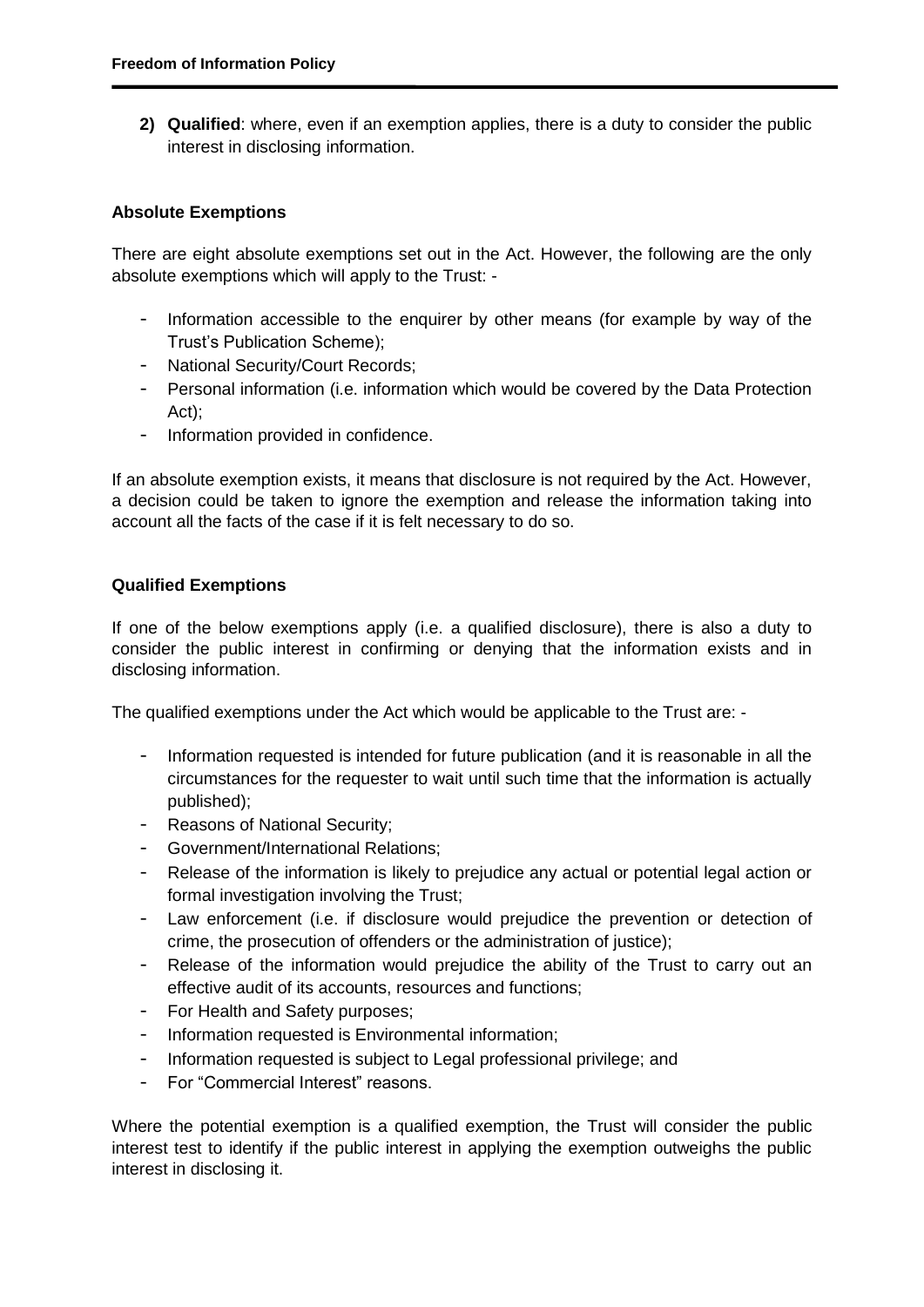In all cases, before writing to the enquirer, the person given responsibility by the Trust for dealing with the request will need to ensure that the case has been properly considered, and that the reasons for refusal, or public interest test refusal, are sound.

## **Refusal**

If it is decided to refuse a request, the Trust will send a refusals notice, which must contain

- The fact that the responsible person cannot provide the information asked for;
- Which exemption(s) apply;
- Why the exemption(s) apply to this enquiry (if it is not self-evident);
- Reasons for refusal; and
- The Trust's complaints procedure.

For monitoring purposes and in case of an appeal against a decision not to release the information or an investigation by the Information Commissioner, the responsible person must keep a record of all enquiries where all or part of the requested information is withheld and exemptions are claimed. The record must include the reasons for the decision to withhold the information.

### **Complaints/Appeals**

Any written (including email) expression of dissatisfaction should be handled through the Trust's existing complaints procedure. Wherever practicable the review should be handled by someone not involved in the original decision.

The Governing Body should set and publish a target time for determining complaints and information on the success rate in meeting the target. The Trust should maintain records of all complaints and their outcome.

If the outcome is that the Trust's original decision or action is upheld, then the applicant can appeal to the Information Commissioner. The appeal can be made via their website or in writing to:

Customer Contact Information Commissioner's Office Wycliffe House Water Lane Wilmslow SK9 5AF

This information can be made available in a range of formats and languages, including Braille and large print. If this would be useful to you or someone you know, please contact your Directorate HR Unit.

*A signed copy of this document is available from the school office.*